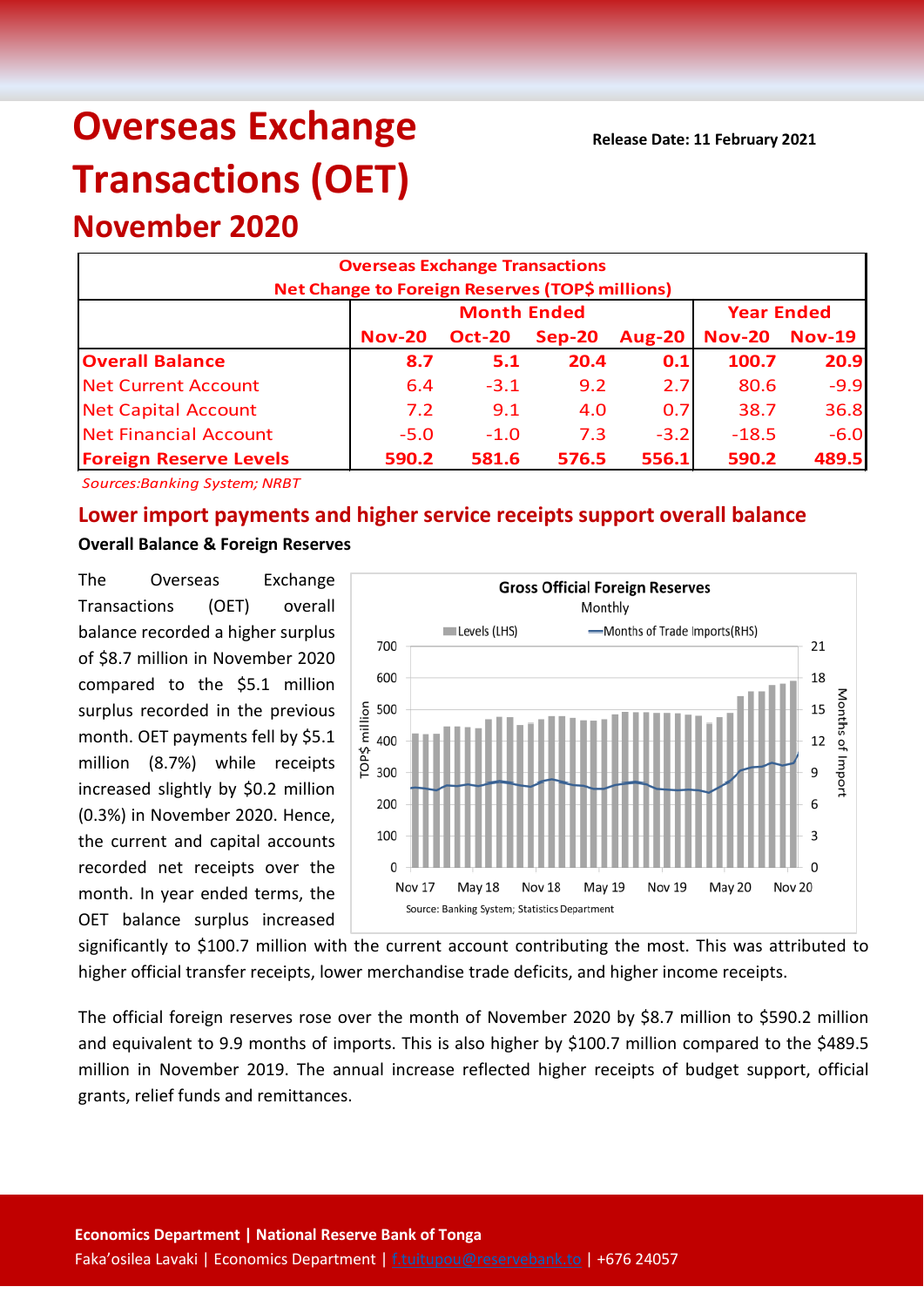#### **Current Account**

| <b>Current Account (TOP\$ millions)</b> |                    |               |          |                  |                   |               |  |  |
|-----------------------------------------|--------------------|---------------|----------|------------------|-------------------|---------------|--|--|
|                                         | <b>Month Ended</b> |               |          |                  | <b>Year Ended</b> |               |  |  |
|                                         | <b>Nov-20</b>      | <b>Oct-20</b> | $Sep-20$ | <b>Aug-20</b>    | <b>Nov-20</b>     | <b>Nov-19</b> |  |  |
| Net Current Account                     | 6.4                | $-3.1$        | 9.2      | 2.7 <sup>1</sup> | 80.6              | $-9.9$        |  |  |
| Merchandise Trade                       | $-35.5$            | $-40.0$       | $-34.5$  | $-34.5$          | $-406.8$          | $-407.1$      |  |  |
| Services                                | 2.5                | $-2.0$        | $-1.3$   | $-0.6$           | 4.0               | 27.3          |  |  |
| Income                                  | 2.4                | 2.8           | 2.6      | 1.6              | 15.8              | 5.0           |  |  |
| <b>Transfers</b>                        | 37.1               | 36.1          | 42.4     | 36.1             | 467.5             | 364.8         |  |  |

*Sources: Banking System;NRBT*

The current account recorded a \$6.4 million surplus in November 2020 following the \$3.1 million deficit in the previous month. This stemmed from higher net receipts in the transfers and services accounts, and a lower deficit in the merchandise trade account. Over the year, the current account significantly improved by \$90.5 million, underpinned mainly by higher net receipts in the transfers and income accounts, and the lower merchandise trade deficit.

Import payments declined over the month by \$4.5 million, supporting the lower deficit in the merchandise trade account. The decrease in import payments resulted from lower payments for wholesale & retail trade, oil, construction materials, and other imports (mostly government imports). Similarly, total export proceeds rose by \$0.1 million (8.3%) from higher agricultural receipts primarily from squash exports. In year ended terms, the merchandise trade deficit narrowed by \$0.4 million (0.1%) with import payments declining the most by \$8.0 million (1.9%). This was due to a decline in payments for imports of oil and wholesale & retail trade. This may also reflect the lower global and commodity prices during the year. However, export proceeds also fell by \$7.7 million (36.8%) as proceeds from all categories fell over the year, mostly marine and agricultural exports. This is mostly in line with the impacts of COVID-19 on the fisheries sector and kava exports. Additionally, squash exports are not as strong as in previous years.

Official transfer receipts rose in November 2020 by \$2.4 million due to receipts of budget support and project grants from development partners as well as remittances. This was coupled with an increase in non-profit transfer receipts by \$0.7 million (13.5%), partially offsetting the decline in private transfer receipts of \$2.6 million (7.2%). Conversely, total transfer payments fell over the month by \$0.4 million (5.8%). Annually, the surplus in the transfer accounts rose by \$102.7 million (28.2%) to \$467.5 million due mostly to higher official transfer receipts and remittances. During the year, we have seen large inflows of donor funds to support the Government efforts in combating COVID-19 and relief from previous Tropical Cyclones.

The services account improved over the month to a \$2.5 million surplus from the \$2.0 million deficit in October 2020, driven by a \$3.3 million (50.0%) increase in receipts. This resulted from higher receipts mainly from transport services, government goods & services, and travel services (primarily from credit card transactions). Over the year, the services account recorded a surplus of \$4.0 million which is lower compared to the \$27.3 million surplus in November 2019. This reflects the impact of the border lockdown on tourism services over the past couple of months. Both travel receipts and payments fell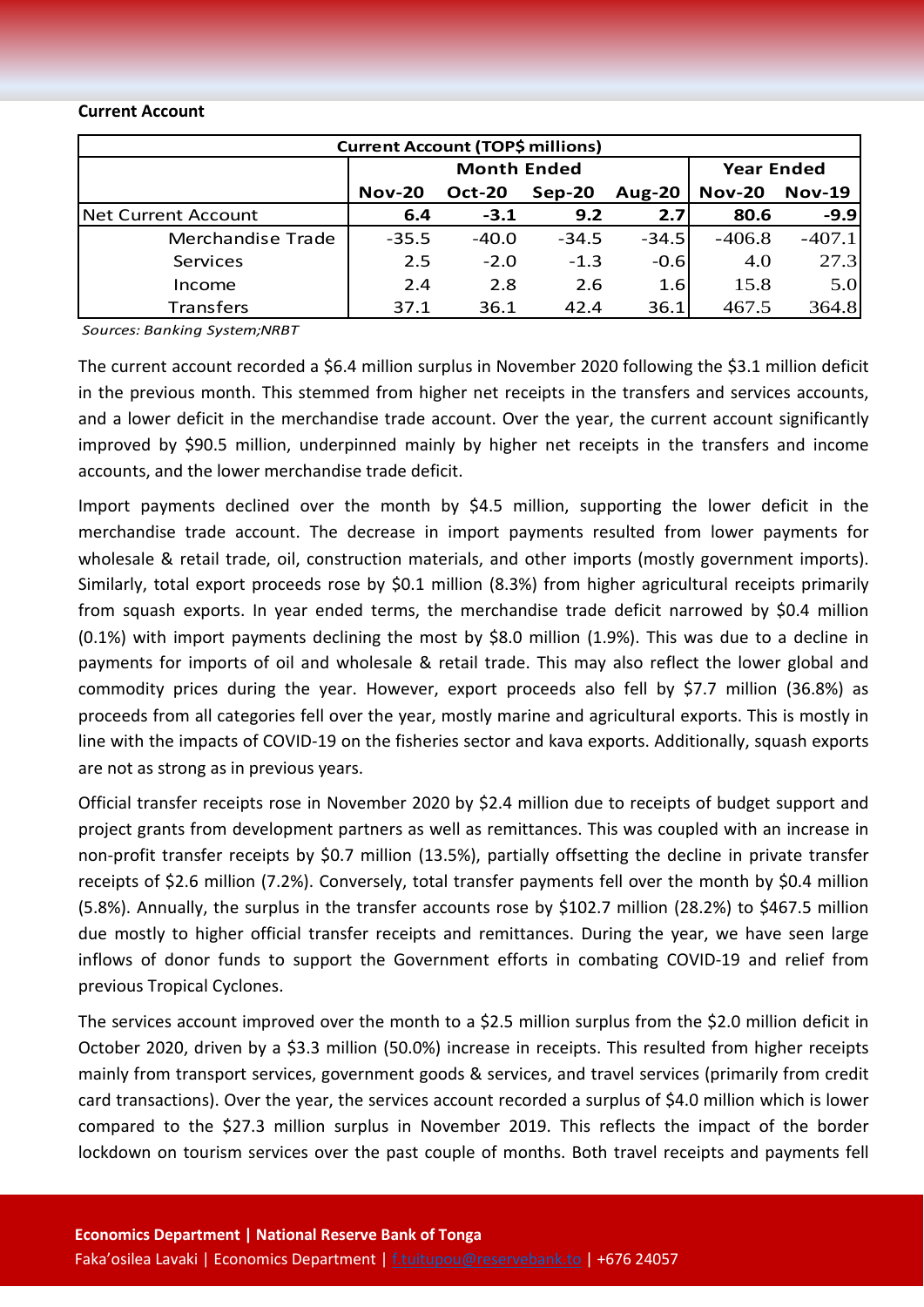over the year by \$82.2 million (60.6%) and \$26.9 million (49.1%) respectively as passenger arrivals declined.

The income account recorded a \$2.4 million surplus in November 2020, which is lower than the \$2.8 million surplus in the previous month. This was attributed to a \$0.7 million increase in income payments while income receipts rose by \$0.3 million (9.6%). Annually, the income account surplus increased by \$10.8 million over the year as income receipts rose by \$6.0 million (23.6%), supported by receipts of wages from seasonal workers abroad. This also contributes to remittances holding up over the year despite the negative impacts of COVID-19.

# **Capital Account**

| Capital Account (TOP\$ millions) |               |                    |                   |               |               |               |  |  |
|----------------------------------|---------------|--------------------|-------------------|---------------|---------------|---------------|--|--|
|                                  |               | <b>Month Ended</b> | <b>Year Ended</b> |               |               |               |  |  |
|                                  | <b>Nov-20</b> | <b>Oct-20</b>      | $Sep-20$          | <b>Aug-20</b> | <b>Nov-20</b> | <b>Nov-19</b> |  |  |
| Net Capital Account              | 7.2           | 9.1                | 4.0               | 0.7           | 38.7          | 36.8          |  |  |
| Official                         | 5.6           | 7.6                | 3.0               | 0.1           | 25.3          | 17.6          |  |  |
| Private                          | 1.6           | $1.5\,$            | 1.0               | 0.6           | 13.4          | 19.3          |  |  |

*Sources: Banking System;NRBT*

A surplus of \$7.2 million was recorded in the capital account for the month of November 2020, lower than the \$9.1 million surplus in the previous month. This was largely due to declines in both official and private capital receipts by \$1.9 million and \$0.02 million respectively.

In year ended terms, the capital account recorded a higher surplus of \$38.7 million compared to the \$36.8 million surplus recorded in November 2019. This stemmed from higher receipts mainly for the reconstruction projects of houses that TC Gita and TC Harold destroyed. This is in addition to the decline in capital account payments as both official and private payments for investment projects abroad fell over the year to November 2020.

# **Financial Account**

| Financial Account (TOP\$ millions) |               |                    |                   |               |               |               |  |  |
|------------------------------------|---------------|--------------------|-------------------|---------------|---------------|---------------|--|--|
|                                    |               | <b>Month Ended</b> | <b>Year Ended</b> |               |               |               |  |  |
|                                    | <b>Nov-20</b> | <b>Oct-20</b>      | $Sep-20$          | <b>Aug-20</b> | <b>Nov-20</b> | <b>Nov-19</b> |  |  |
| Net Financial Account              | $-5.0$        | $-1.0$             | 7.3               | $-3.2$        | $-18.5$       | $-6.0$        |  |  |
| Direct Investment                  | 0.0           | $-0.1$             | 0.3               | $-0.1$        | $-0.4$        | $-2.4$        |  |  |
| Portfolio Investment               | 0.0           | 0.0                | 0.0               | 0.0           | 0.0           | $-22.4$       |  |  |
| Other Investment                   | $-5.0$        | $-0.9$             | 7.0               | $-3.1$        | $-18.1$       | 18.8          |  |  |

*Note: The Net Financial Account figures incorporate also the net reconcilliation items which is not reflected in the table below Sources: Banking System;NRBT*

The financial account deficit widened over the month by \$4.0 million from \$1.0 million deficit recorded in October 2020. This was mostly due to lower inflow of other investments, particularly interbank transfer receipts.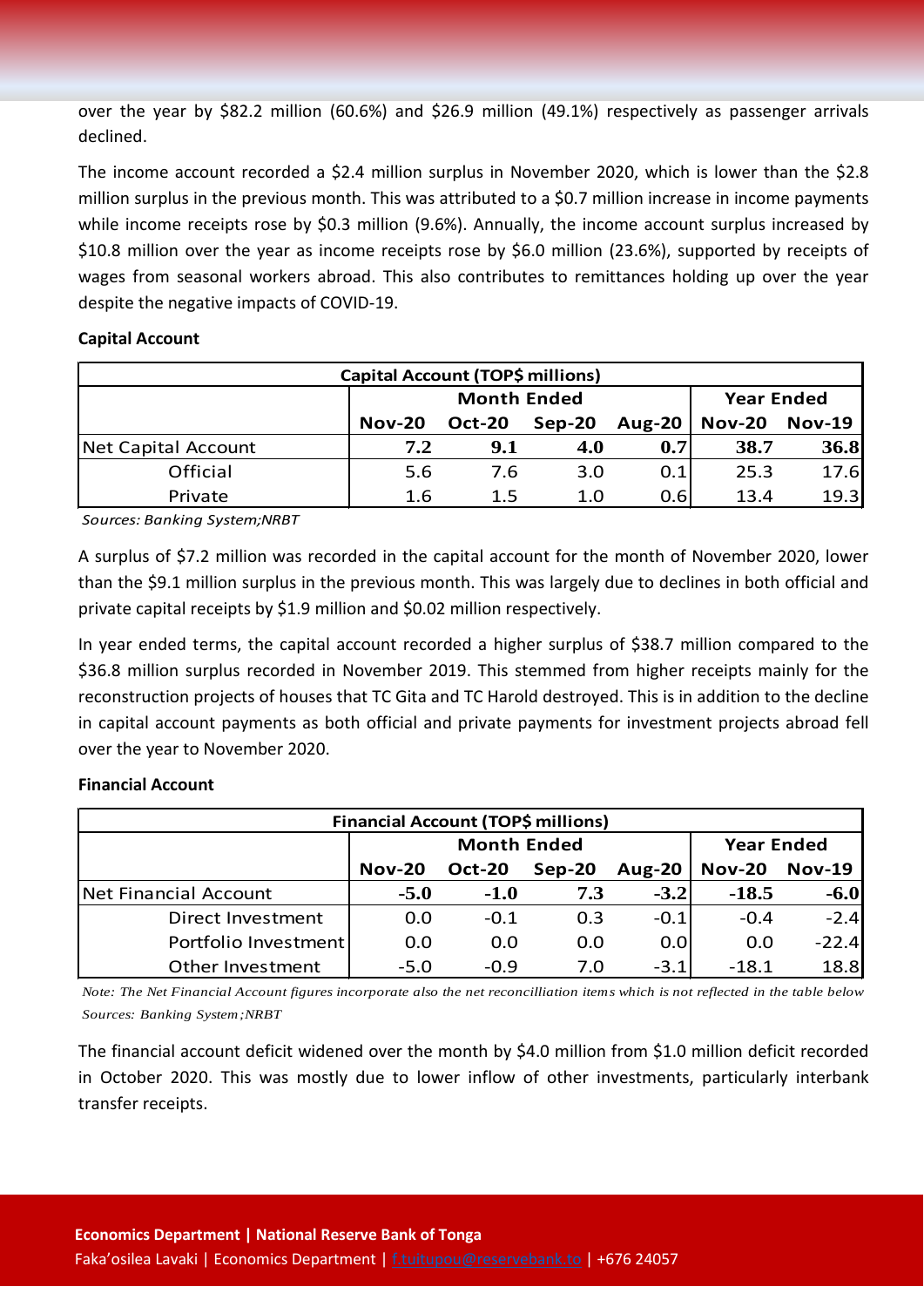Over the year to November 2020, the financial account deficit widened by \$12.5 million from the \$6.0 million deficit in the previous year. This resulted mainly from the higher outflow of other investments mostly for interbank transfers.

# **Outlook**

The NRBT anticipates macroeconomic growth to contract in the medium term given the ongoing COVID-19 pandemic and associated uncertainties. This will continue to hinder domestic economic growth and trading behaviour between Tonga and the rest of the world. However, the foreign reserves continue to record high levels and expected to remain above the 3 months minimum import cover threshold. Import payments are expected to pick in the upcoming high season months along with remittance receipts.

In addition, deferrals and suspension of external debt repayments may also affect the outlook. Remittances are still holding up and expected to increase in the near term supported by seasonal workers' departure to Australia. The prolonged state and high uncertainty of the pandemic paired with Tonga's vulnerability to natural disasters and external shocks are downside risks to the outlook.